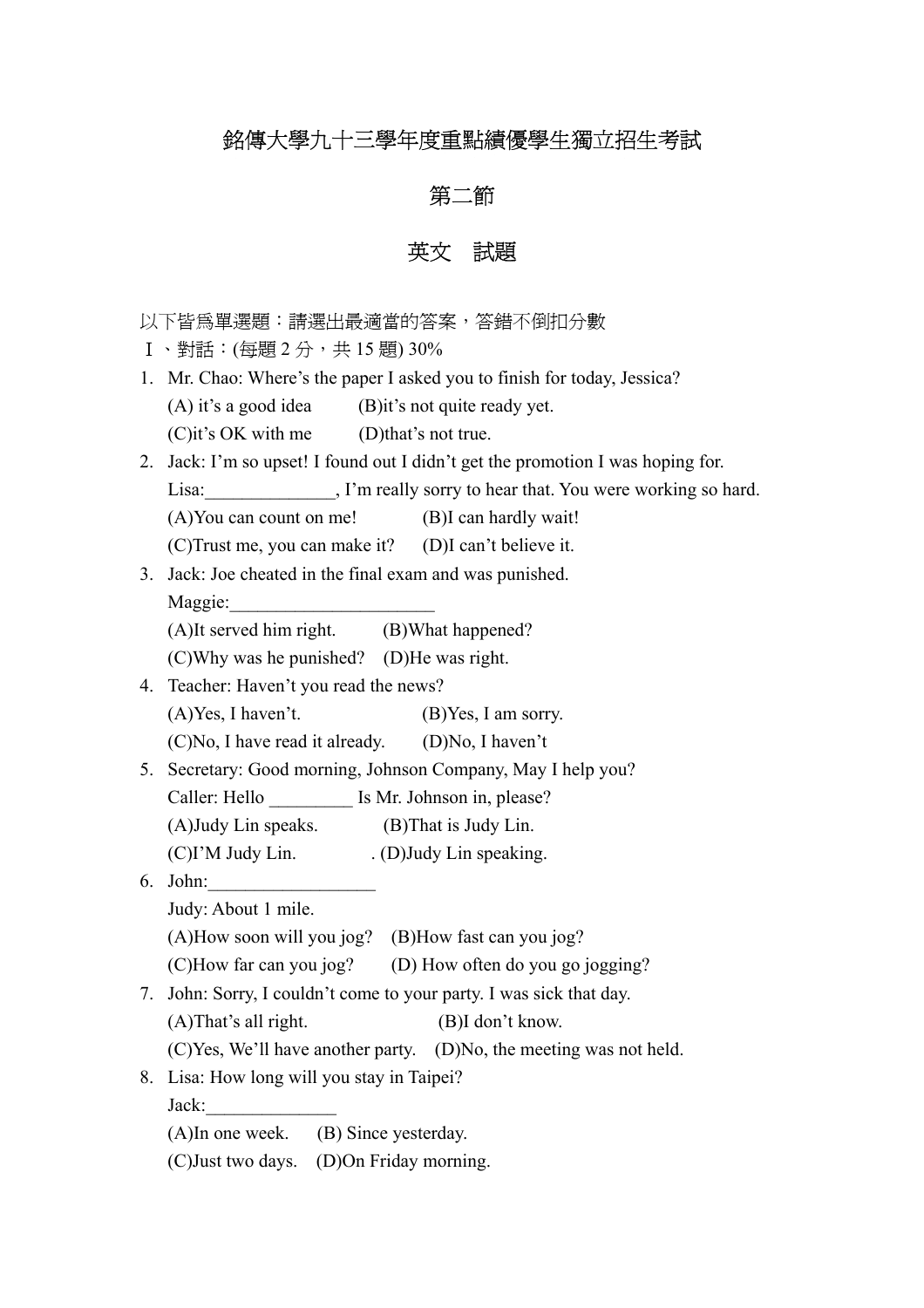| 9. Teacher: What is your plan after graduation?                                |  |  |  |
|--------------------------------------------------------------------------------|--|--|--|
| (A) I'm not sure there to go. (B) I'll go on to college.                       |  |  |  |
| (C)Let's wait and see. (D)Can I choose from these four?                        |  |  |  |
| 10. Lisa: My father is in hospital.                                            |  |  |  |
| (A) Is he dangerous? (B) Why not consult a doctor?                             |  |  |  |
| (C)Is it anything serious? (D)When did he move in?                             |  |  |  |
|                                                                                |  |  |  |
| Teacher: It's all right. Take a seat, please.                                  |  |  |  |
| (A) Are you available? (B) Sorry to bother you.                                |  |  |  |
| (C)Thanks for your help. (D)I want to talk to you now.                         |  |  |  |
| 12. Jane: Why do you go to the post office for?                                |  |  |  |
| (A)I need some posters. (B) To save money.                                     |  |  |  |
| (C)My cell phone is broken. (D)I want to talk to you now.                      |  |  |  |
| 13. Customer:                                                                  |  |  |  |
| Salesclerk: Certainly not. Here are some of the latest styles.                 |  |  |  |
| (A)Do you have any new hats?                                                   |  |  |  |
| (B) Would you mind showing me some new hats?                                   |  |  |  |
| (C)Could I take a look at your hat catalog?                                    |  |  |  |
| (D) Are those hats for sales?                                                  |  |  |  |
| 14. Jack: Are you leaving?                                                     |  |  |  |
| Lisa: <u>V</u> ive got to get home before it rains.                            |  |  |  |
| $(A)$ I'm afraid so. $(B)$ Not really.                                         |  |  |  |
| (C)I have an appointment. (D) Yes, it's too late now.                          |  |  |  |
| 15. John: What did you do last weekend?                                        |  |  |  |
| Lisa:                                                                          |  |  |  |
| (A)My dad drove us to Kenting. (B)We had a good time.                          |  |  |  |
| (C)Playing at the beach is much fun. (D)What I did was fun.                    |  |  |  |
|                                                                                |  |  |  |
| $\Pi \cdot \hat{\Xi}$ 彙:(每題 2 分,共 10 題) 20%                                    |  |  |  |
| 16. The report states how seriously air pollution has _________ our lives.     |  |  |  |
| (A) affected. (B) impressed.                                                   |  |  |  |
| (C) reflected. (D) effected.                                                   |  |  |  |
|                                                                                |  |  |  |
| (A)transportation. (B) communication.                                          |  |  |  |
| (C)introduction (D)production.                                                 |  |  |  |
| 18. Never Judge a person by his _________; that is, never base your opinion of |  |  |  |
| anything on what it looks like.                                                |  |  |  |
| (A)outlook (B) expectation.                                                    |  |  |  |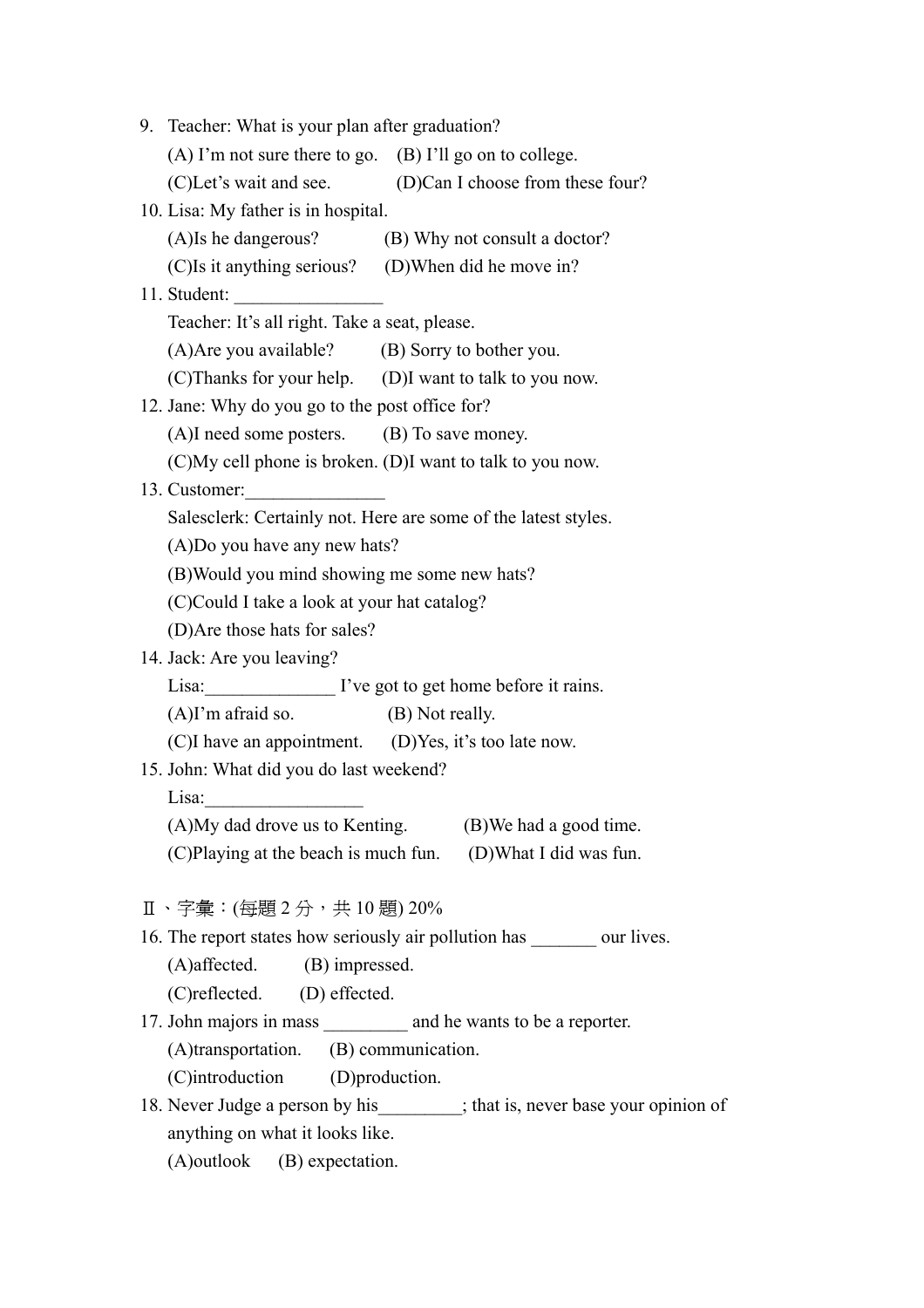| (C)appearance (D)attention.                                                      |  |  |
|----------------------------------------------------------------------------------|--|--|
| 19. The company is going to _______________ its business in Mainland China.      |  |  |
| $(A)$ attend $(B)$ expand                                                        |  |  |
| (C)extend (D)intend                                                              |  |  |
| 20. John appears ___________ in what I've been telling him.                      |  |  |
| (A)interesting. (B) interests                                                    |  |  |
| (C)interested. (D)interest.                                                      |  |  |
| 21. John was ___________ for class leader, but only a few persons voted for him. |  |  |
| (A)nominated (B) chosen.                                                         |  |  |
| (C)elected (D)enrolled.                                                          |  |  |
| 22. Mr. Chang is embarrassed that he is _________; he can't read for or write.   |  |  |
| (A) exaggerated (B) intelligent                                                  |  |  |
| (C)inspired (D)illiterate                                                        |  |  |
| 23. Mr. Lee has many ________ ideas to teach us.                                 |  |  |
| (A) isolated (B) innovative.                                                     |  |  |
| (C) modest (D) preventive                                                        |  |  |
| 24. It is not right to ________ false news.                                      |  |  |
| (A) indicate (B) circulate                                                       |  |  |
| (C) distribute (D) demonstrate                                                   |  |  |
| 25. John is really _______; he's always tripping over things.                    |  |  |
| (A) clumsy (B) well-behaved                                                      |  |  |
| (C) attractive (D) energetic                                                     |  |  |
|                                                                                  |  |  |
| III. 文法(每題 2 分,共 10 題):20%                                                       |  |  |
| 26. Exercise is good for our health; we must not overdo it.                      |  |  |
| $(A)$ therefore $(B)$ but                                                        |  |  |
| (C)however (D)although27.                                                        |  |  |
| 27. A lady _______ Lisa called you this morning.                                 |  |  |
| $(A)$ names $(B)$ naming                                                         |  |  |
| (C)was named (D) named                                                           |  |  |
| 28. The twin sisters are not much _________; in fact, they are quite different.  |  |  |
| $(A)$ like $(B)$ liking                                                          |  |  |
| (C)alike (D)likely                                                               |  |  |
| 29. So far he <u>contract</u> for ten hours.                                     |  |  |
| (A)worked (B) was working                                                        |  |  |
| (C) has been worked (D) has been working.                                        |  |  |
|                                                                                  |  |  |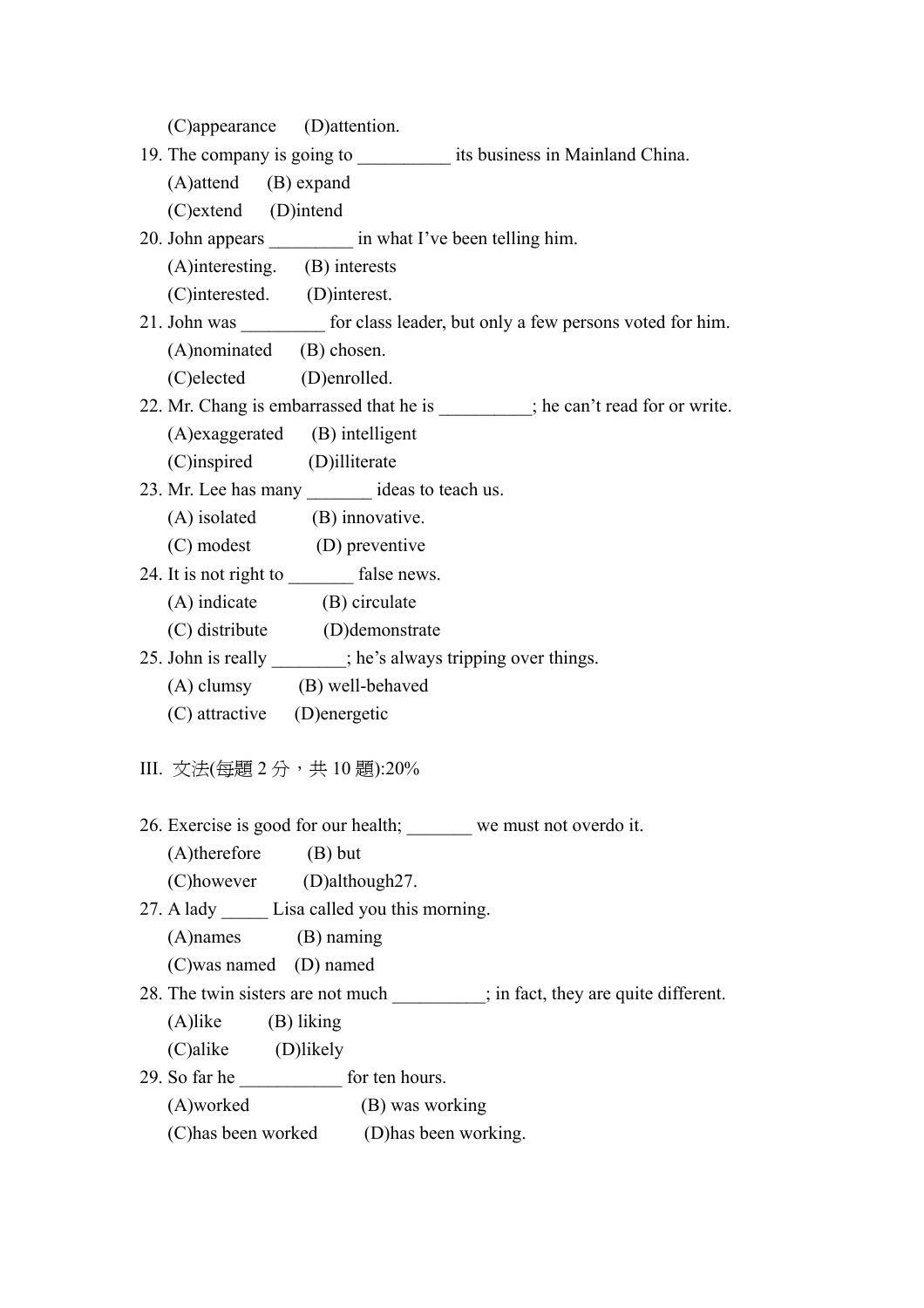|                   |                                                         | 30. the clear instruction, it's very easy to complete the task. |
|-------------------|---------------------------------------------------------|-----------------------------------------------------------------|
|                   | $(A)$ Due to $(B)$ Because                              |                                                                 |
|                   | (C)Despite (D)Although                                  |                                                                 |
|                   | 31. The typhoon __________ many rivers to flood.        |                                                                 |
| $(A)$ let         | (B)made                                                 |                                                                 |
|                   | (C)allowed (D)caused                                    |                                                                 |
|                   | 32. I don't remember _________ you before.              |                                                                 |
|                   | (A)to meet (B) meeting                                  |                                                                 |
|                   | $(C)$ to meeting $(D)$ met                              |                                                                 |
|                   | 33. Lisa watched her friends __________ in the park.    |                                                                 |
|                   | $(A)$ to play $(B)$ played                              |                                                                 |
|                   | (C) playing (D) to playing                              |                                                                 |
|                   | 34. Don't forget to bring your books _______ next week. |                                                                 |
| $(A)x$ $(B)$ in   |                                                         |                                                                 |
| $(C)$ on $(D)$ at |                                                         |                                                                 |
|                   |                                                         | 35. Doing exercise more may help cut down on the time TV.       |
|                   |                                                         | (A) children spend watching (B) watch children spend to watch   |
|                   |                                                         | (C) children are spent watching (D) children spend to watch.    |

VL. 閱讀測驗: (每題 3 分, 共 10 題) 30%

Dear Mom,

 I got your e-mail Tuesday and I'm so glad you're feeling better, I was going to write you on Thursday, but I had to work late. When I got home, I was exhausted.

 I've had a lot of work lately, but I like it. It's different from what I did in New York and more interesting. Every day I see my boss Mr. Sellin and work with him. I'm learning a lot from him and he likes my work too. I still don't know the other people at work every well, but they all seem nice.

 Except for work, I haven't been very busy, Joseph has been traveling a lot and I don't see Kathy very often. But Ben and his roommate Jack come over sometimes and they are lots of fun. As a matter of fact, I'm going to a theater with them this weekend.

Love,

36. Who was probably sick?

Lisa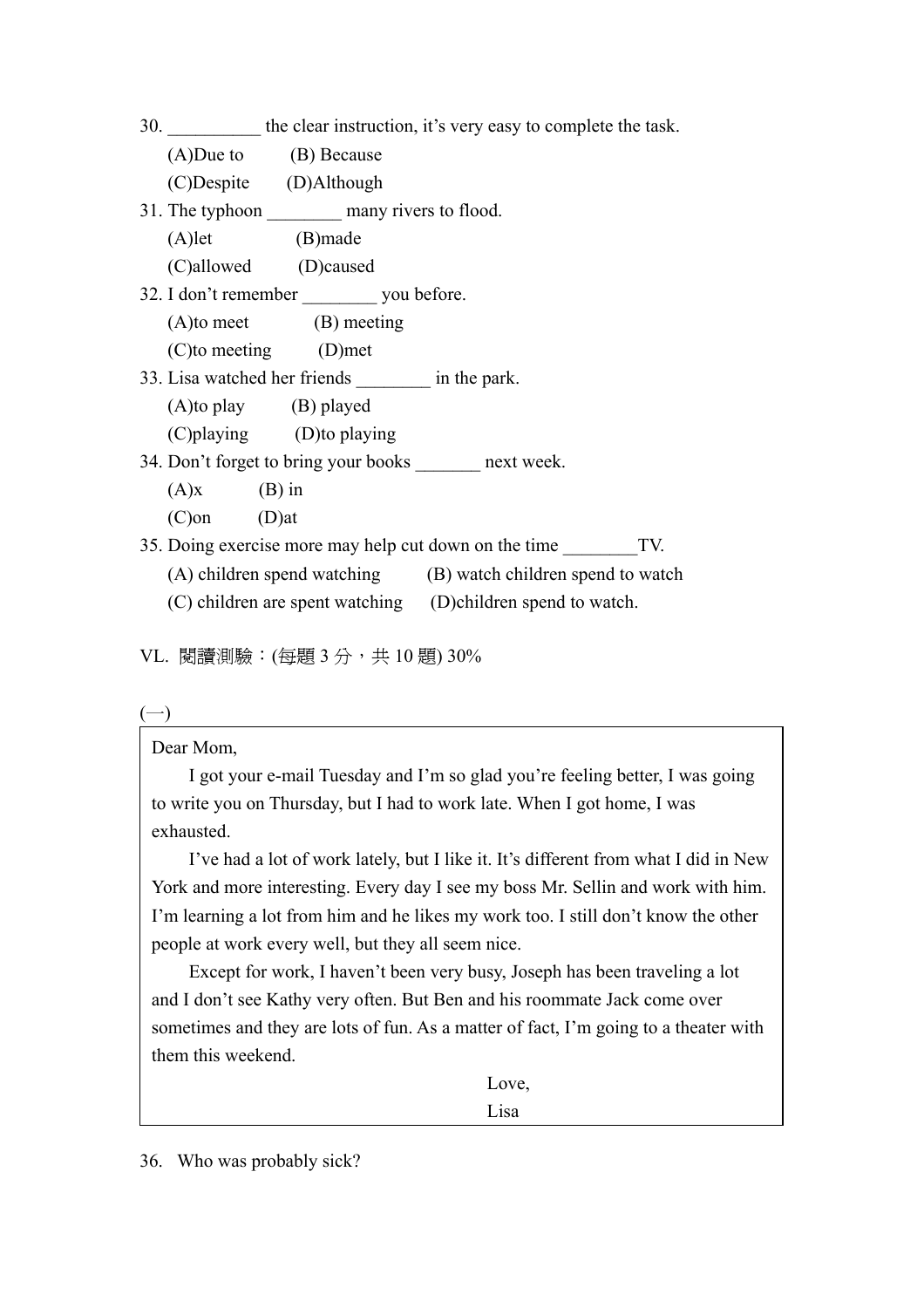| $(A)$ Lisa          | (B) Lisa's roommate |
|---------------------|---------------------|
| $(C)$ Lisa's mother | $(D)$ Lisa's boss   |

37. Which of the following persons does Lisa's mother probably not know? (A)Jack (B) Ben (C)Kathy (D)Joseph

38. Whom does Lisa see more often?

| $(A)$ Her mother | $(B)$ Don     |
|------------------|---------------|
| $(C)$ Kathy      | (D)Mr. Sellin |

 $\left(\square\right)$ 

 The marathon is a race with a long history. It was first run over two thousand years ago in Greece by just one runner. The race became a part of the ancient Olympics. The first marathon in the United States took place almost one hundred years ago. It was held in New York City The year was 1896. Another marathon was run in that same year in Boston. But these races did not get a lot of attention at that time. There were not many runners then. And only a few were willing –or able- to run a race of more than 26 miles.

 But in recent years jogging has become a very popular sport. People who at one time could barely run a few yards to catch their morning buses are now jogging. Many people run one or two miles a day. And marathon running appeals to many of them. The number of marathons has grown to keep pace with the new public interest. Now, a marathon is run somewhere in the united states every week of the year.

- 39. Which of the following sentences best state the main idea of the above passage?
	- (A) The marathon is a Greek sport.
	- (B) The marathon was already quite popular in the U.S. about one hundred years ago.
	- (C) Jogging is a popular sport now.
	- (D)The marathon is more popular in the United Stated than in Greece.
- 40. About how many marathons are held in the U.S. every year?
	- (A)Fifty (B)Forty
	- (C)Thirty (D)Twenty